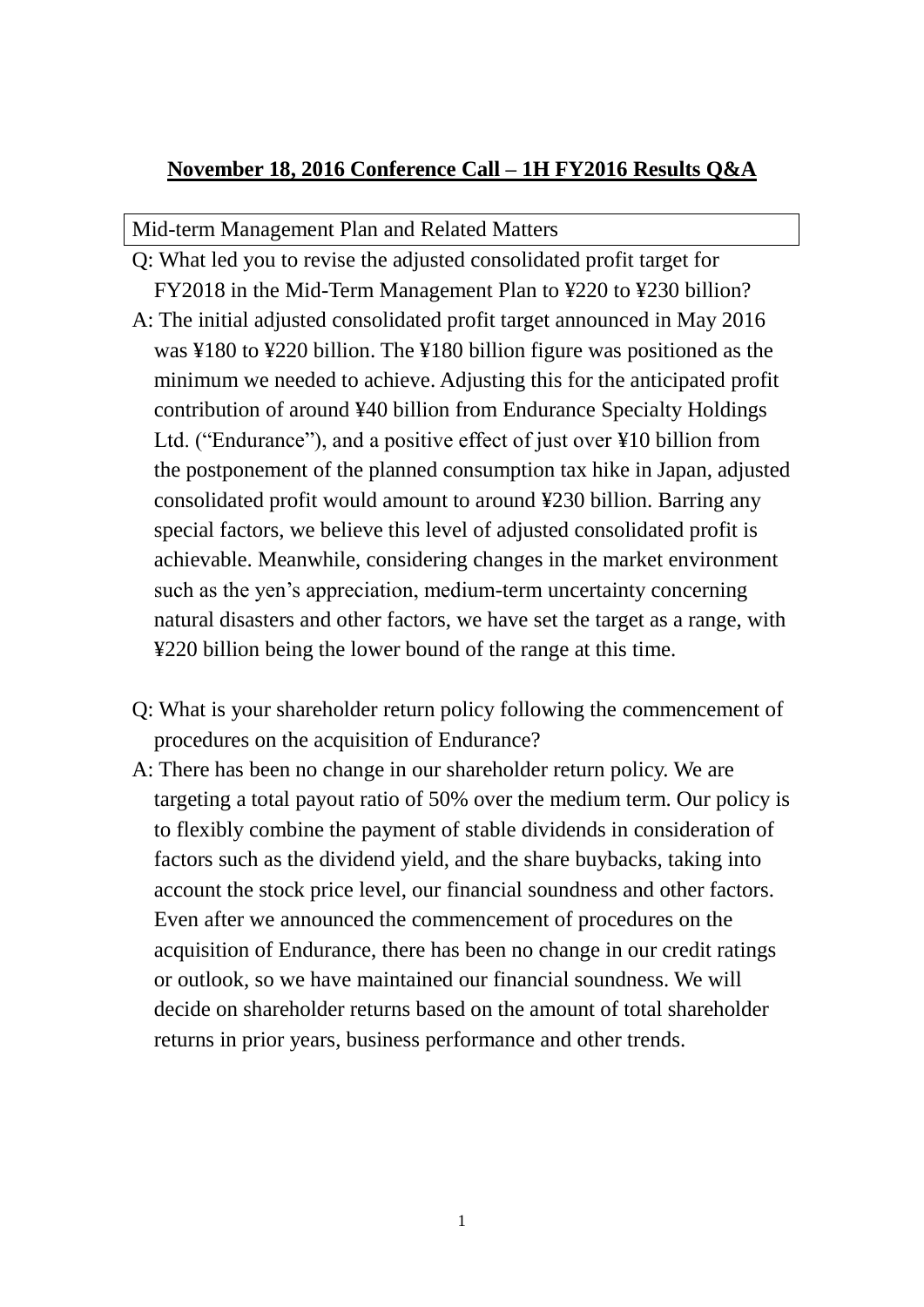- Q: Have any problems occurred in the regulatory approval procedures for Endurance?
- A: Since our announcement on October 5, no events that should be reported to investors have occurred up to now. We are taking appropriate steps in order to complete the acquisition procedures by the end of March 2017 as planned.

## Domestic P&C Insurance Business

- Q: What is the current status of the earned/incurred (E/I) loss ratio?
- A: In automobile insurance, we have been working to expand coverage since product revision in October 2015. While these efforts have helped to push up unit premiums, the E/I loss ratio has increased slightly due in part to the gradual recognition of incurred claims in step with the expanded coverage. With improvement in the E/I loss ratio in personal accident and other product lines, the E/I loss ratio for all product lines is improving as a whole.
- Q: The combined ratio has been trending at a low level. Is there any possibility of lowering automobile insurance premium rate?
- A: Under the Mid-Term Management Plan, we are targeting a combined ratio of around 92-94%. Although the combined ratio is currently trending below this level, we would like to maintain the combined ratio at this level for a certain period. For example, in product revisions for automobile insurance in January 2017, we plan to implement revisions that will keep premium rates flat as a whole, despite some differences in enrollment conditions. Nothing has been decided on subsequent revisions. However, if Advanced Safety Vehicle (ASV) discounts and other such initiatives reported by the press are introduced, there is a possibility that we may apply these discounts to premiums.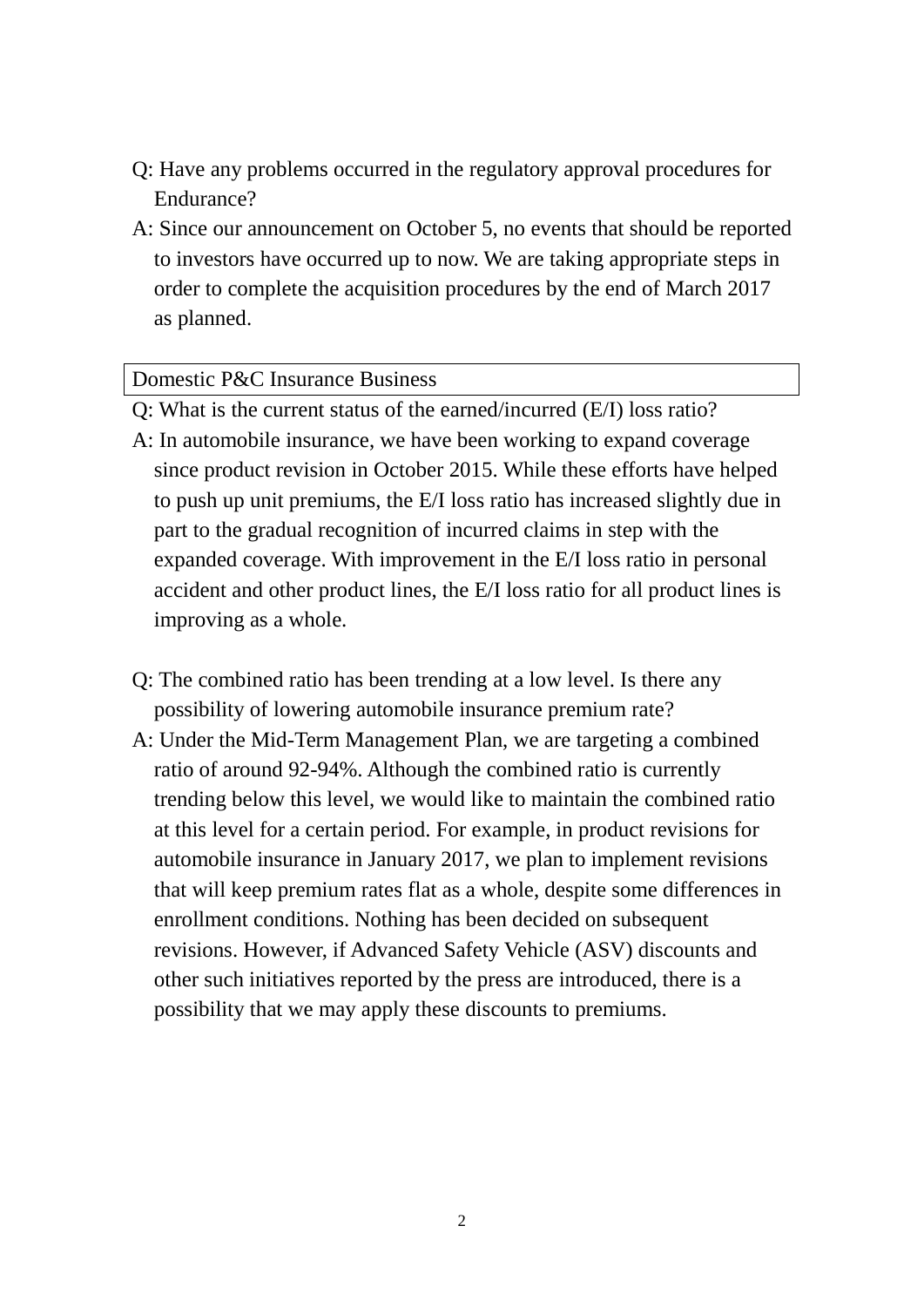- Q: What factors were behind changes in net premiums written in other product lines?
- A: In other product lines as a whole, net premiums written increased by ¥1.7 billion year-on-year in 1H FY2016. Although net premiums written for liability insurance decreased, the main reason was the impact of a good result return reflecting a favorable loss ratio for major policies in the previous fiscal year. There has thus been no change in the growth trend for net premiums written in new product lines. Notably, we posted strong sales of packaged products to small and medium-sized enterprises. This field still has a low insurance penetration rate, so has potential for further growth in net premiums written. Additionally, the use of Endurance's products could serve as our next step toward growth in the future.
- Q: What was behind your decision to set the full-year forecast for losses from domestic natural disasters for FY2016 at ¥50.0 billion?
- A: The full-year forecast for domestic natural disasters was set at ¥50.0 billion as we added the impact of ¥7.0 billion from the Kumamoto Earthquake, etc., to the initial forecast of ¥43.0 billion. Net losses incurred in 1H FY2016 were ¥35.0 billion. The forecast conservatively reflects factors such as the occurrence of typhoons in October onward and a certain amount of snow damage in the winter.
- Q: Why has the net reversal of the catastrophic loss reserve increased in the full-year forecast?
- A: The main reason is that we revised our forecast of several factors in light of our interim business performance, including the impact of the rebound of frontloaded demand for fire and allied lines ahead of product revisions in the previous fiscal year. The revisions were due to changes in provisions and reversals reflecting the decrease in net premiums written.